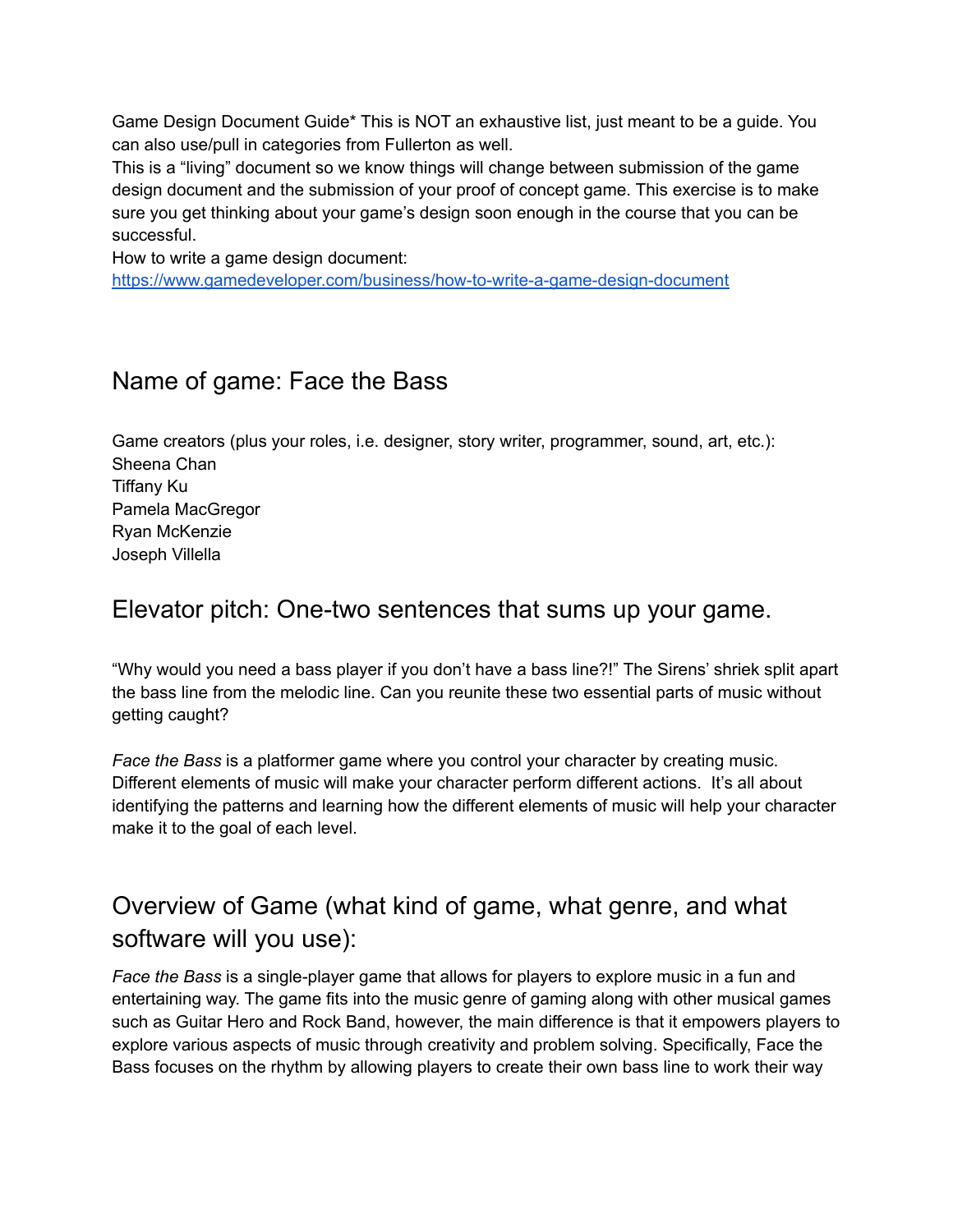through the levels. Face the Bass will be made primarily using Gdevelop along with software such as Photoshop for art assets and Garageband for sound assets.

## **Characters**

#### **The Bass Player (Playable) Protagonist**

The Bass Player is the playable protagonist of this game as they fight the Sirens through the power of music. Although The Bass Player has a storied past of struggling to tune their musical skills, they are rising to the challenge. The Bass Player's appearance is a representation of the person in charge of the controls… you! (If we are able to get the character customization in correctly)

#### **The Sirens (Unplayable) Antagonist**

The Sirens have arrived and are the antagonist of this game as they try to destroy all of the bass lines. Although they were once a happy and energetic group, they have been on a rampage since their bass player left. They truly believe that nothing will stop them from achieving their goal and are ready to fight till the end!

#### **The Band (Unplayable) Support/FAQ**

The Band is ready to help players navigate through the treacherous waters in this game. This courageous group of musicians love music more than anything in the world. Due to the actions taken by the Sirens, the Band has decided to take a stand by empowering the Bass Player with support and instructions.

## Story/events:

Your band is busking at the beach when a shrill sound pierces through the air. The Sirens have arrived, and since yesterday, when their bass player left them for another band, they have made it their life's mission to destroy all bass lines. The Sirens want to stop more bass players by first targeting the bass lines of popular public domain songs. Your band will be helping you rescue these classics. The waters are treacherous, but you can avoid a wipeout if you don't lose your cool and keep your rhythm. Save these classics and play them for The Sirens, maybe the true power of music can change their minds.

Game mechanics/rules (how do you win/lose? What happens/what are the rules? What is the goal of the game?):

Win: Get to the end goal (Beach umbrella) Collect Sunscreen for protection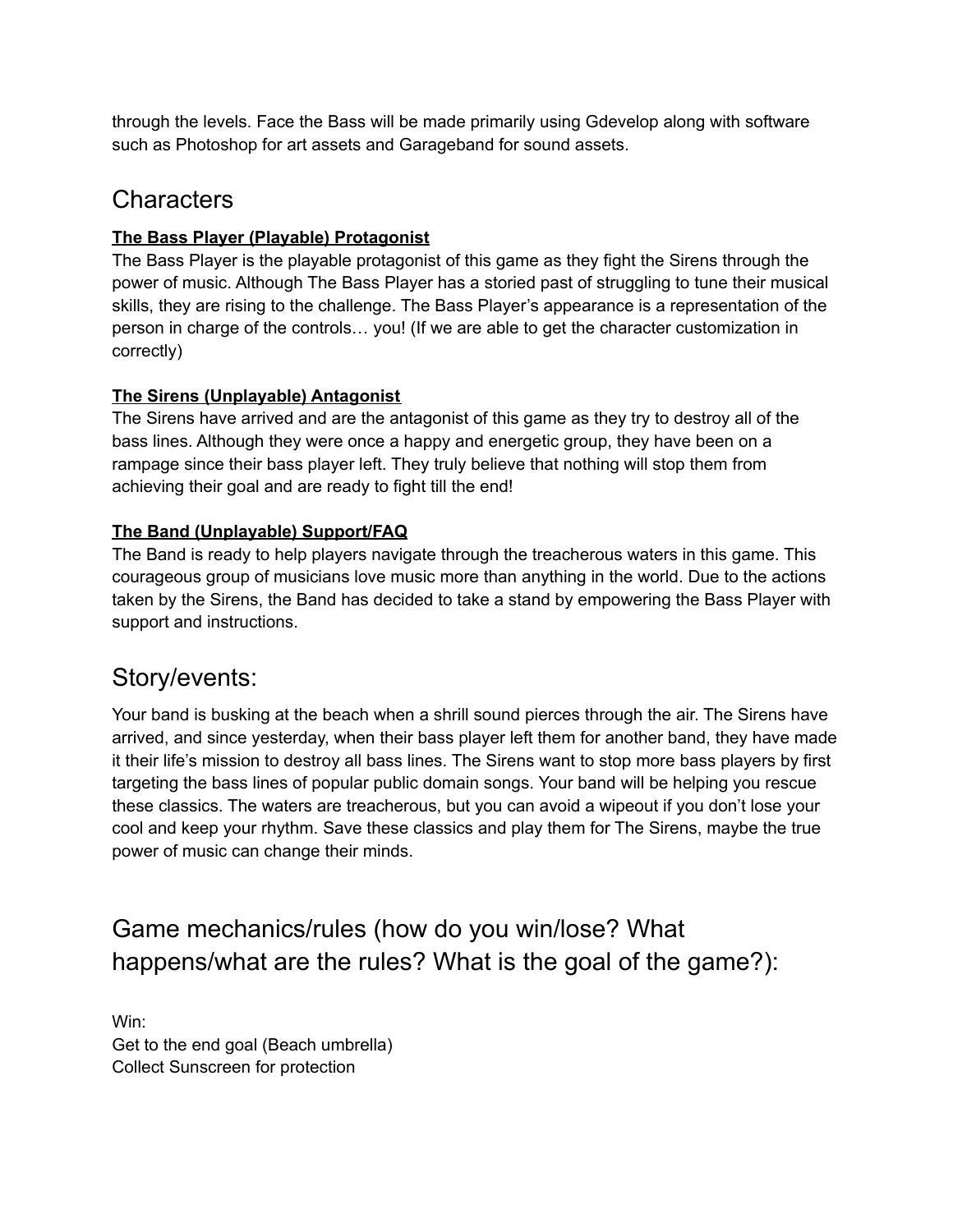The correct beat and note must be tapped out for each bass line to successfully make the character jump and maneuver through the level.

1 starfish: 4+ mistakes 2 starfish: 2-3 mistakes 3 starfish: 1 mistake or less

Lose: Each mistake made (missed beat, incorrect note) causes the player to lose sunscreen. If you run out of sunscreen, you are wiped out by the title.

Goal: Get to the end of the level without running out of sunscreen and hit by the wave. Academic goal: To be able to recognize musical notes, identify beats, and develop a musical understanding.

Level Development Levels are based on approximately 5 bass lines: Level 1: focuses on rhythm (4/4 time, quarter rests, quarter notes) Level 2: continues developing rhythm in 4/4 time, introducing half notes and half rests) Level 3: focuses on rhythm (4 /4 time and introduces whole notes and whole rests) Level 4: Uses 4/4 time and introduces eighth notes and eighth rests Level 5: combines all concepts covered

## Music Resources

Public Domain

<https://stacker.com/stories/16430/50-popular-songs-public-domain> <https://www.pdinfo.com/pd-music-genres/pd-popular-songs.php> Popular Bass Lines <https://www.youtube.com/watch?v=euHaBjGhUmI> <https://killerguitarrigs.com/easy-bass-songs-for-beginners/>

Copyright Info - Can popular bass lines be used?

[https://www.copyrightuser.org/create/creative-process/going-for-a-song-track-1/#:~:text=COPYR](https://www.copyrightuser.org/create/creative-process/going-for-a-song-track-1/#:~:text=COPYRIGHT%20WORKS%20IN%20A%20SONG,separately%20and%20still%20be%20protected) [IGHT%20WORKS%20IN%20A%20SONG,separately%20and%20still%20be%20protected.](https://www.copyrightuser.org/create/creative-process/going-for-a-song-track-1/#:~:text=COPYRIGHT%20WORKS%20IN%20A%20SONG,separately%20and%20still%20be%20protected)

<https://decibelpeak.com/which-parts-of-a-song-can-be-copyrighted/#rhythm-groove>

UBC NAXOS Music Library: <https://resources.library.ubc.ca/page.php?id=522>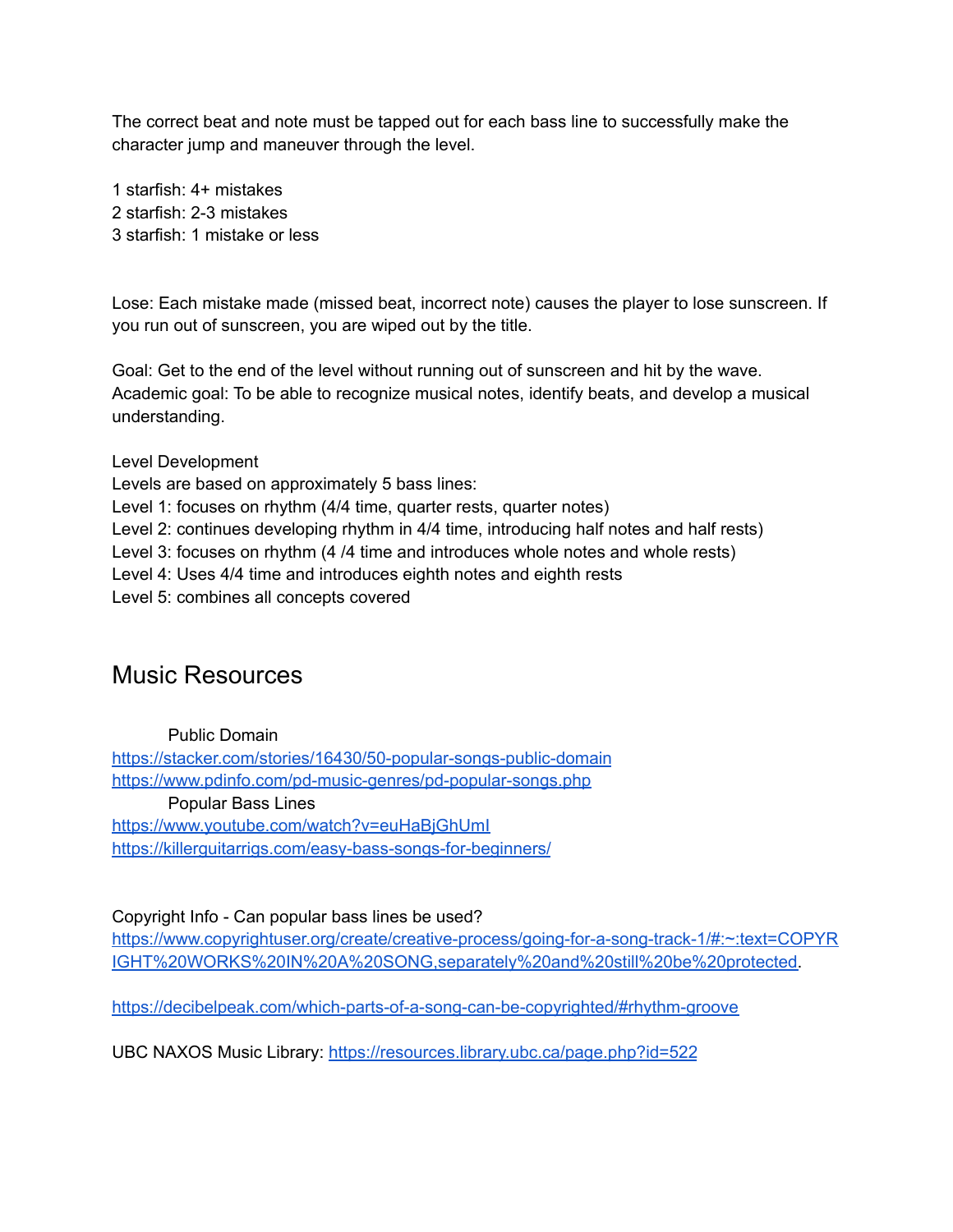All UBC Music Databases (some are journal and article only): <https://guides.library.ubc.ca/music/a-zdatabases>

#### Game Resources:

## Player Design

Bass player can be modified (gender, skin, eyes, hair) Glow asset to put behind the Bass Player to have them stand out from the background

Image Database: <https://guides.library.ubc.ca/images/databases#s-lg-box-15694855> Likely the best one is Artstor: <https://library-artstor-org.eu1.proxy.openathens.net/#/home>

Lives: Earn sunscreen after the completion of each level. Certain number of sunscreen is needed to play a level.

Currency: Sand dollars can be used to purchase sunscreen, upgrade character, skip levels and open up new features.

Power ups: Sunscreen allows you to have more mistakes.

Game assets (art, sound, animation, describe here):

#### Art:

| 2D sprites and UI                                                             | Link                                                                                                     | Citation |
|-------------------------------------------------------------------------------|----------------------------------------------------------------------------------------------------------|----------|
| Font                                                                          | <b>Summer Font STyle</b>                                                                                 |          |
| Beach ocean background                                                        | https://library-artstor-org.eu1.<br>proxy.openathens.net/#/searc<br>h/beach%20scene;page=1;si<br>$ze=48$ |          |
| Music notes/guitar tab Music<br>Staff to be clicked or dragged<br>during play | TBD                                                                                                      |          |
| Simple sand pattern for<br>platforms                                          | https://library-artstor-org.eu1.<br>proxy.openathens.net/#/asset<br>/AALBERT 10311268280                 |          |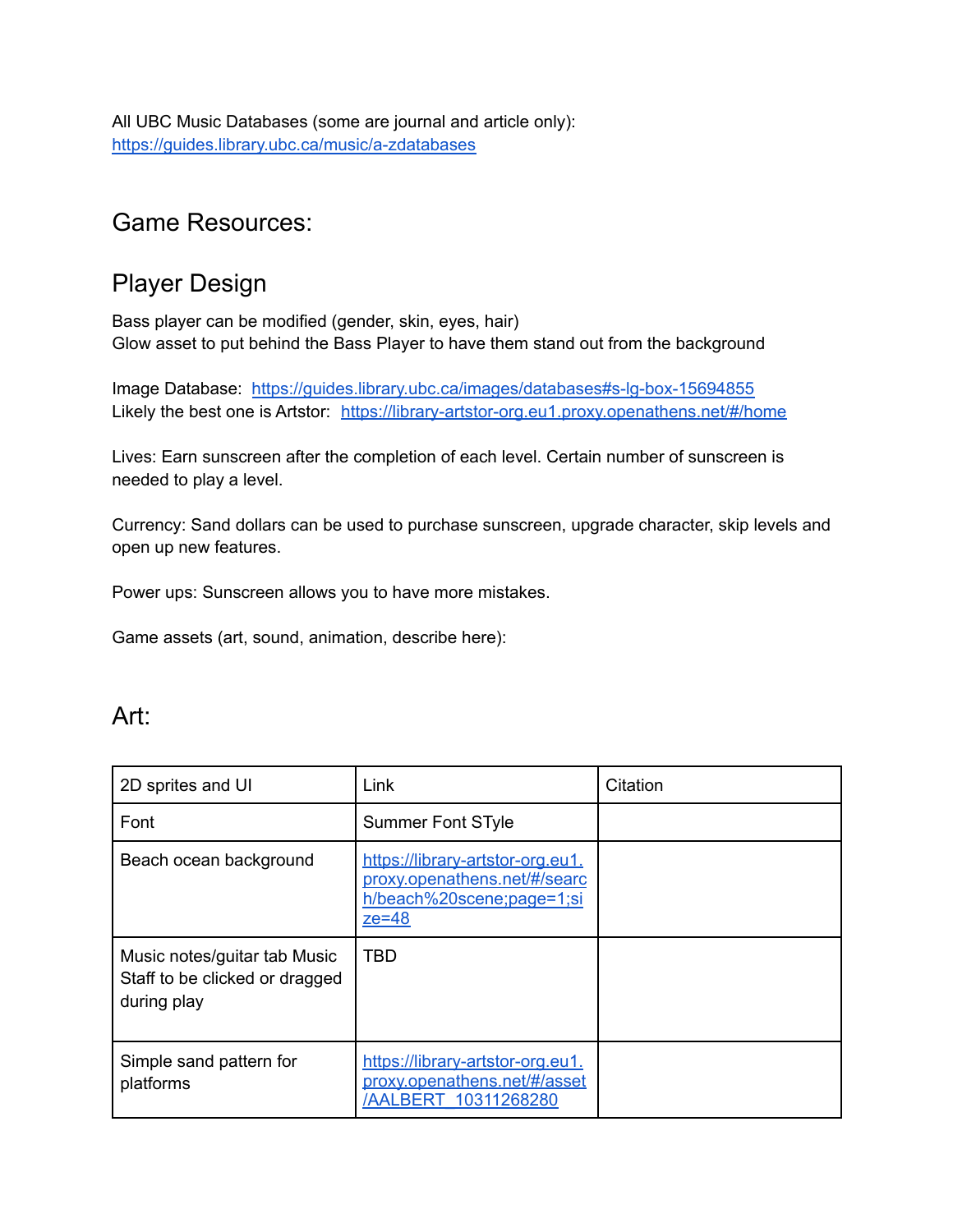| <b>Rock</b>              | <b>Generated in Game</b>                                                                                                                        |  |
|--------------------------|-------------------------------------------------------------------------------------------------------------------------------------------------|--|
| Crab                     | Animated in Game                                                                                                                                |  |
| <b>Bottle</b>            | https://library-artstor-org.eu1.<br>proxy.openathens.net/#/asset<br>/CARNEGIE 2100007;prevR<br>outeTS=1646109584608                             |  |
| Cloud                    | <b>Gdevelop Asset</b>                                                                                                                           |  |
| End Goal: Beach Umbrella | https://library-artstor-org.eu1.<br>proxy.openathens.net/#/asset<br><b>/ABROOKLYNIG 103123473</b><br>23;prevRouteTS=164611002<br>5304; iap=true |  |
| Platforms: Driftwood     | <b>Gdevelop Assets</b>                                                                                                                          |  |
| <b>Music Elements</b>    | Notations generated in game                                                                                                                     |  |
| Play button              | Generated in game                                                                                                                               |  |
| Sunscreen                | Generated in game                                                                                                                               |  |
| Waves                    | Generated in game                                                                                                                               |  |
| <b>Sand Dollar</b>       | https://library-artstor-org.eu1.<br>proxy.openathens.net/#/asset<br>/SS7731070 7731070 1057<br>1641;prevRouteTS=1646111<br>293389               |  |

## Wave assets

Animation:

Waves fill the screen if the player runs out of sunscreen, player is then swallowed up by a wave.

Player jumps on a surfboard and hangs ten upon level completion, broken record or sheet music is joined together and glows OR lays down to relax on the beach.

**Storyboard**